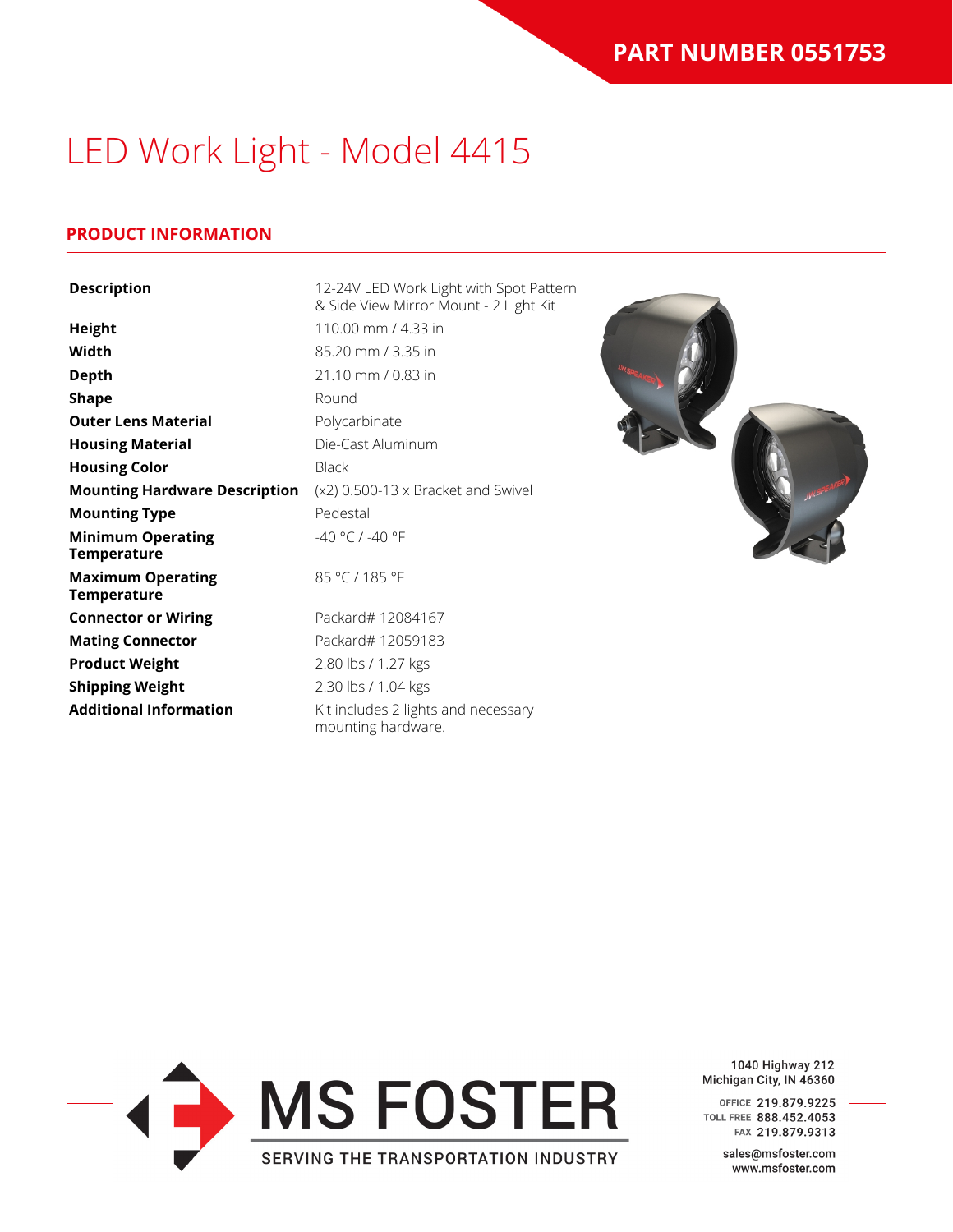### **PRODUCT DIMENSIONS**



#### **ELECTRICAL SPECIFICATIONS**

| <b>Input Voltage</b>     | 12-24 V         |
|--------------------------|-----------------|
| <b>Operating Voltage</b> | $10 - 32V$      |
| <b>Red Wire</b>          | Positive        |
| <b>Black Wire</b>        | <b>Negative</b> |
| <b>Current Draw</b>      | 2.20A @ 12V     |
|                          | 1.10A @ 24V     |

#### **REGULATORY STANDARDS COMPLIANCE**



Buy America Standards Eco Friendly IEC IP67



1040 Highway 212 Michigan City, IN 46360

OFFICE 219.879.9225 TOLL FREE 888.452.4053 FAX 219.879.9313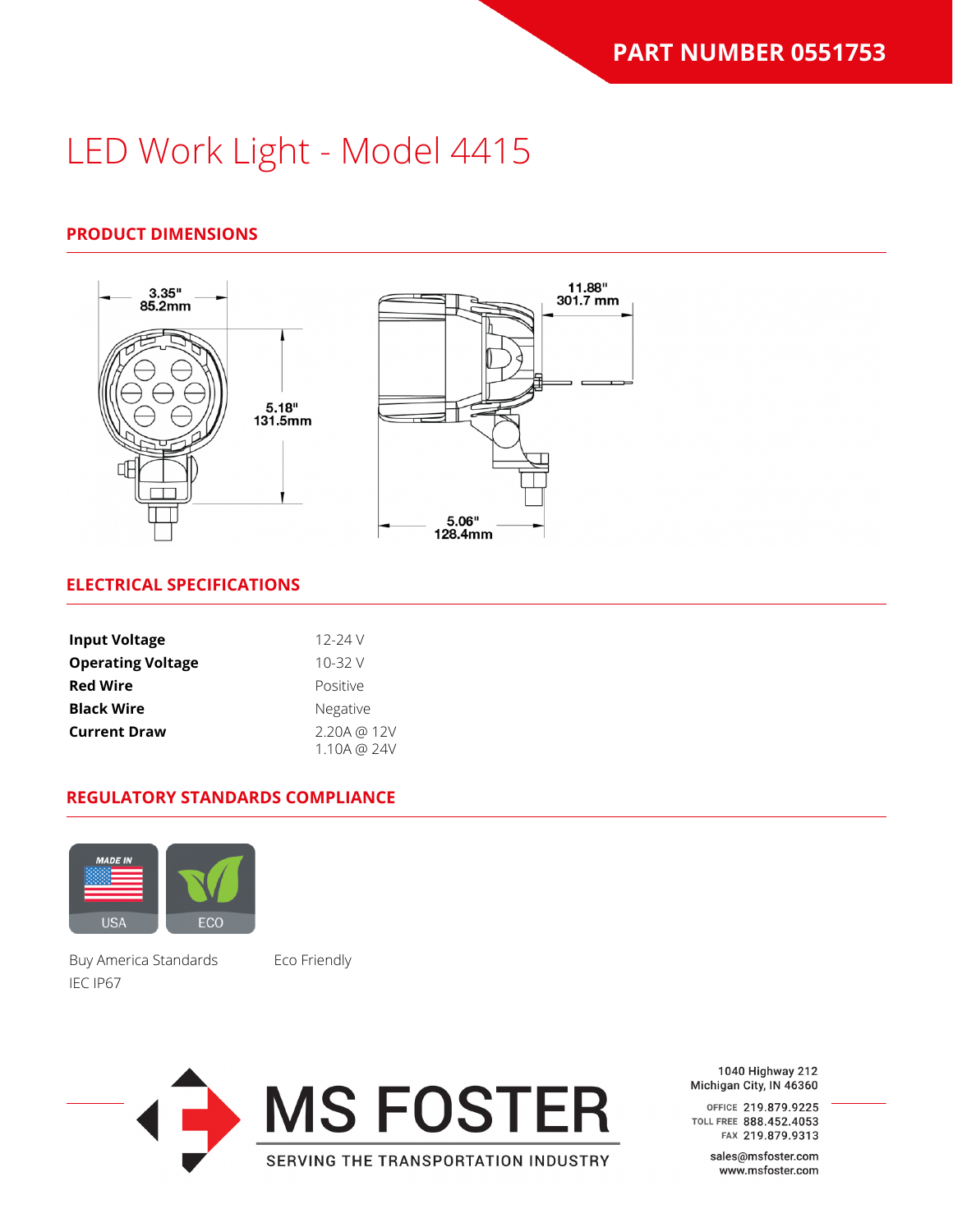### **PHOTOMETRIC SPECIFICATIONS**



#### **INSTALLATION & APPLICATION INFORMATION**

This kit is intended to be mounted on the side mirrors or forward of the driver with the shroud (snoot) oriented to block the light from the driver / operator's eyes, providing maximum visibility rearward.

The kit can also be mounted elsewhere on the truck, such as on the back or side of a sleeper cab, to provide additional lighting.



1040 Highway 212 Michigan City, IN 46360

OFFICE 219.879.9225 TOLL FREE 888.452.4053 FAX 219.879.9313